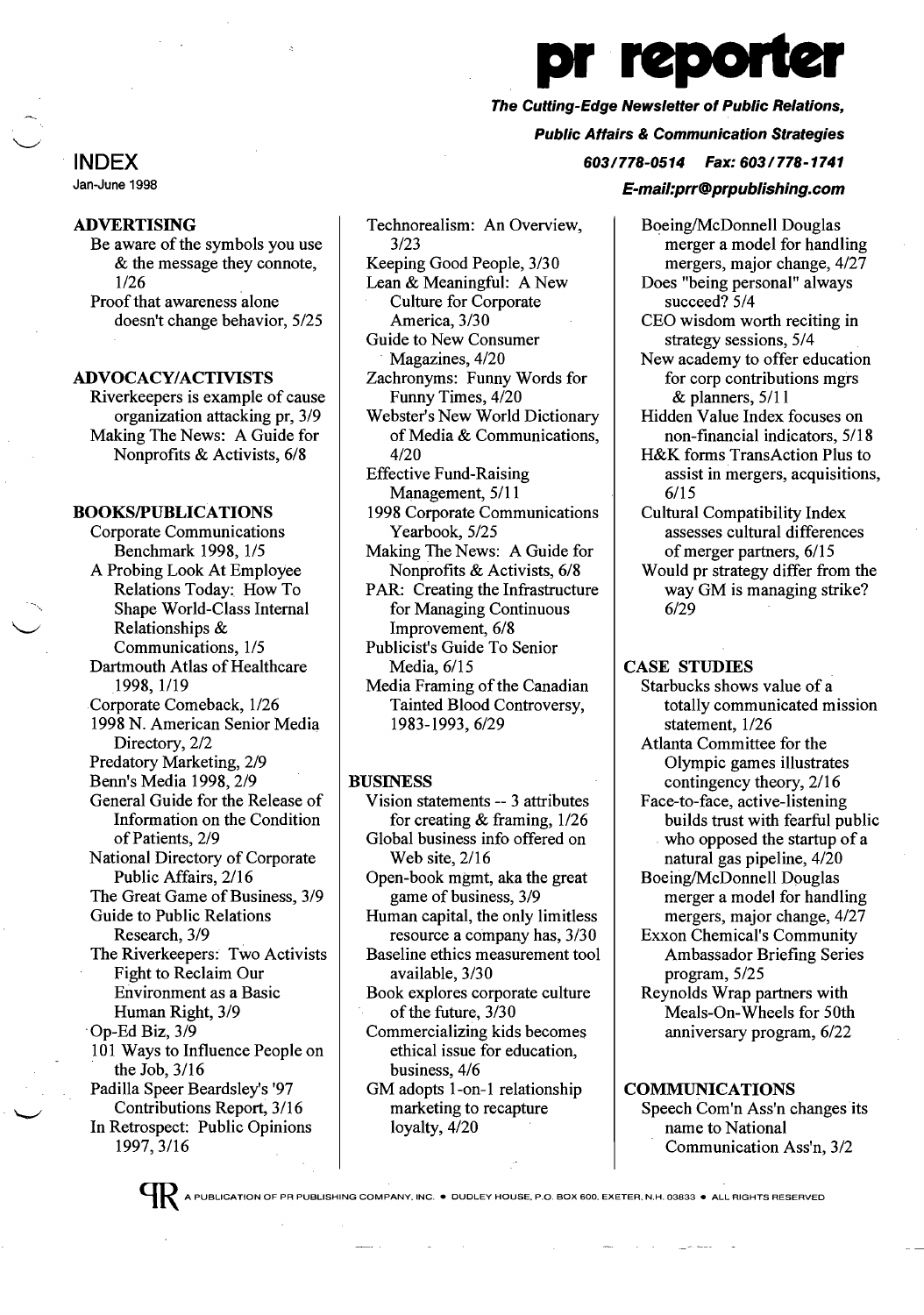Panel issues guidelines for reporting scientific research, 3/16

Tips on attracting, retaining & servicing clients, *3/30* 

Face-to-face, active-listening builds trust with fearful public who opposed the startup of a natural gas pipeline, *4/20* 

Acronyms & jargon give insights, provide sense of belonging, *4/20* 

Boeing/McDonnell Douglas merger a model for handling mergers, major change, *4/27* 

- Virtual branding raises questions about all branding, *5/4*
- Does "being personal" always succeed? *5/4*
- Exxon Chemical's Community Ambassador Briefing Series program, 5/25
- Framing is vital new topic for pr, 5/25

Best Practices in Corporate Communications, 6/1

The arts as propaganda: Dr. Sam & the Managed Care Blues Band, 6/8

"Off of' -- most common grammatical error, *6/8*  Framing is essential skill for pr

pros, *6/29*  Second best communication channel is the phone, 6/29

#### **COMPUTERS**

- Bill Gates compares computer & auto industries, 1/19 Global business info offered on Web site, *2/16*  Customer Loyalty & Profitability Management, *3/2*  MarketMaker -- market research software tool, *3/2*  Basic literacy & the ability to analyze ideas is problem with Internet, 3/16
- Technorealists attempt to balance views of technology,  $3/23$

How does your office compare to others that are wired? -- an annual technology survey, *4/6*  Virtual branding raises questions about all branding, *5/4*  "IdeaBank" offers free trial of its Web site, *6/1* 

## **CONSUMER AFFAIRS/** CUSTOMER RELATIONS

- Gateway computer case: happy employees provide customer satisfaction & sales, 1/5
- Toyota customer satisfaction conundrum; cars are at top of sales & quality lists but dealers are terrible, buyers not well treated, 1/19
- Effect of point-of-sale promos on consumers, *2/23*
- Customer Loyalty & Profitability Management, *3/2*
- MarketMaker -- market research software tool, *3/2*
- People make decisions intellectually but buy emotionally, *3/2*  Foreign products no longer have
- special appeal to Americans, *3/9*
- Simplifying documents can simplify operations & build long-term customer relationships, *3/16*
- Panel issues guidelines for reporting scientific research, 3/16
- Tips on attracting, retaining &
- servicing clients, *3/30*  People want to be served, not sold; involved, not told, *4/6*
- GM adopts l-on-l relationship marketing to recapture loyalty, *4/20*
- Customer service is what differentiates superior performers, *6/1*
- Customer satisfaction is a direct derivative of employee satisfaction, 6/15
- Ketchum Relationship Index, 6/15
- The Gallup Q12, *6/15*
- Reynolds Wrap partners with Meals-On-Wheels for 50th anniversary program, *6/22*

### CRISIS MANAGEMENT/ **COMMUNICATION**

- Two central figures in the Clinton sex controversy both work in *pr,2/2*
- Face-to-face, active-listening builds trust with fearful public who opposed the startup of a natural gas pipeline, *4/20*
- Crisis pr is a lot like practicing medicine -- do no harm & know the theory & the case literature, *5/4 .*
- Framing is essential skill for pr pros, *6/29*
- Would pr strategy differ from the way GM is managing strike? *6/29*

## **DEMOGRAPHICS**

- Teenage research presents worrisome picture of future, 2/2 A look at Generation 2001 -- the
- college class of that year, 2/23 Mature Americans, 6/15

..

## EDUCATION

- Donors to colleges/univs not getting anything in return, *2/16*
- Universities offer pr in speech com'n dep'ts as often as in journalism, *3/2*
- Commercializing kids becomes ethical issue for education, business, *4/6*
- Colleges are a study in starting opinion leader programs, *4/13*
- Despite debate about commercialism, teachers like materials, *4/27*
- U of Md seeking to close its undergraduate pr sequence, reignites campus journalism vs. pr war, 5/18 School pr salaries, *6/8*

#### EMPLOYEE RELATIONS

Progress: studies find employee relations now 2nd priority, 1/5 prr's Employee Relations report now available, 1/5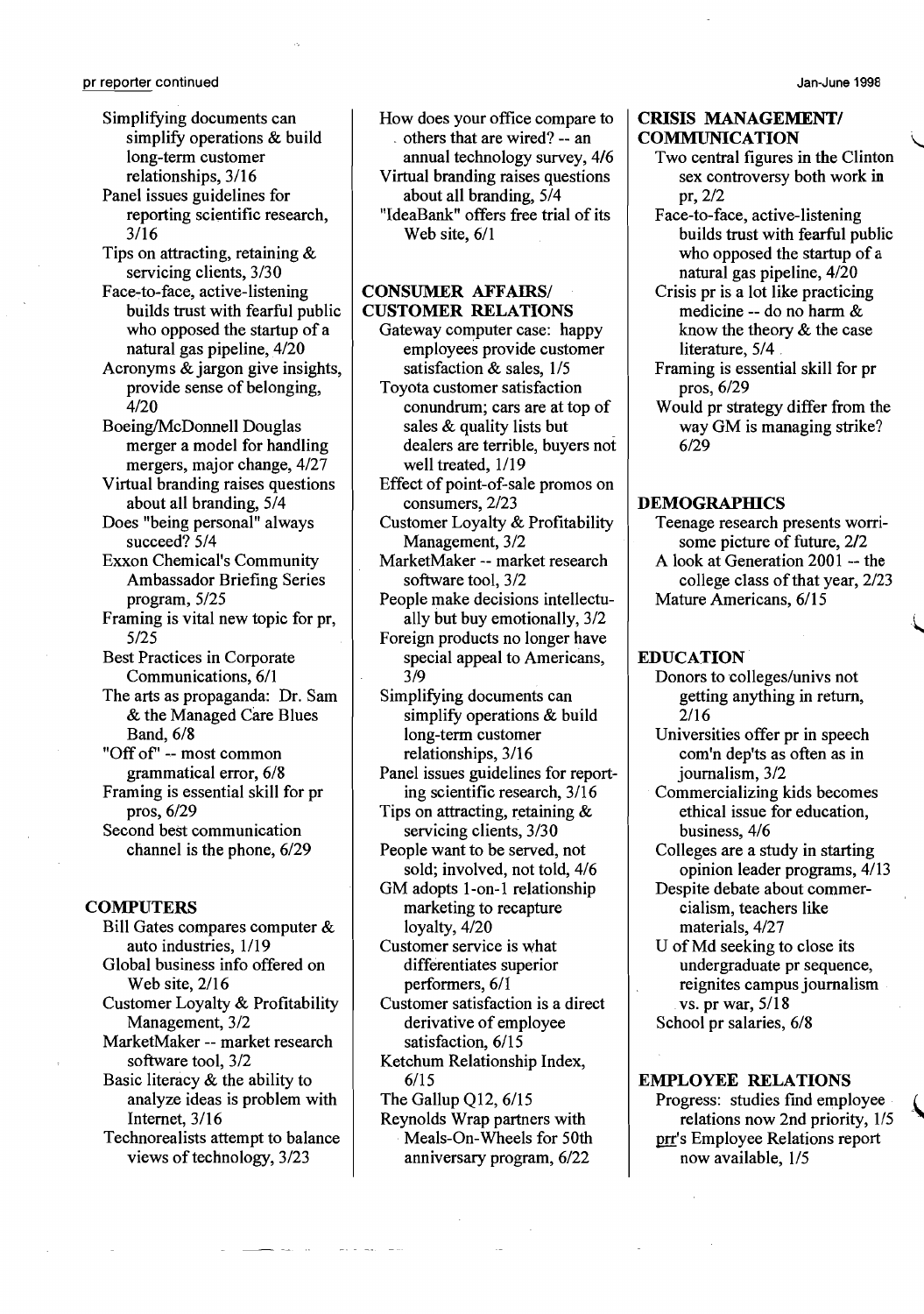Gateway computer case: -happy employees provide customer satisfaction & sales, 1/5 Internal relations programs must now cover potential employees, 1/12 Another view on pr's primary responsibility -- should be internal com'ns, 1/12 Barrier to change is org'l culture, research finds; reaffirms essentialness of internal communication, 2/2 Employee skill development = better bottom line, 3/30 Five principal reasons people change jobs, 3/30 Boeing/McDonnell Douglas merger a model for handling mergers, major change, 4/27 Today's 20-somethings manage their careers differently, 4/27 Exxon Chemical's Community Ambassador Briefing Series program, 5/25 Strategic philanthropy via employee involvement now the rule, 6/8 The PAR Model, 6/8 Customer satisfaction is a direct derivative of employee satisfaction, 6/15 Ketchum Relationship Index, 6/15

The Gallup Q12, 6/15

#### **ETHICS**

Senior execs get lowest ethics marks, 3/30 Baseline ethics measurement tool available, 3/30 Commercializing kids becomes ethical issue for education, business, 4/6

#### FINANCIAL/ INVESTOR RELATIONS

Banks are trusted as all-service providers, 3/16 S.E.C. sees standard pr technique as unethical practice, 3/23 Hidden Value Index focuses on non-financial indicators, 5/18,

## FUNDRAISING

First fundraising textbook says it's a pr function; looks at donor motivations, 5/11

## **GOVERNMENT**

Gov't gridlock is good, not bad designed for safety, not efficiency, 1/19 Discontent with the honesty of elected officials is leading cause of distrust of gov't, 3/23 Washington leaders out of step with American public,  $5/11$ Gov't needs to be weaned off dependency on mass media, 6/1 First state law banning pushpolling passed in NH, 6/22

## **GRAPHICS/PRINTING**

Warning against eye candy & "danger, designer at work," 4/27

## **HEALTHCARE**

- Doctors avoid having surgery; curative procedures depend on where you live, 1/19
- Confusion over news stories regarding what to eat & how
- to avoid serious illness, 1/26 Is "healthcare" 1 or 2 words? Why does it matter? 2/9
- Is it "healthcare" or "health care"? 3/2
- Proof that awareness alone doesn't change behavior, 5/25

The arts as propaganda: Dr. Sam & the Managed Care Blues Band,6/8

## **HOSPITALS**

General Guide for the Release of Information on the Condition of Patients, 2/9

#### INTERNATIONAL PR

NGOs' (nongovernmental org'ns) global impact forces all pr efforts to be global, 1/12

- US org'ns almost always send their press releases to Japanese, Chinese & Korean media outlets in English, 1/26 Benn's Media 1998, 2/9
- Foreign products no longer have special appeal to Americans, 3/9

International thinking on pr catching up or may be ahead ofUS & Canada, 6/15

#### ISSUE MANAGEMENT

PR must deal with both ends of idealized history spectrum; how mitigate past societal errors without penalizing current populations, 5/18

## LANGUAGE

- Reader responds to mr's flex of the English language with use of "skepticality," 1/19
- Is "healthcare" 1 or 2 words? Why does it matter? 2/9
- Is it "healthcare" or "health care"? 3/2
- Yale U study identifies
- persuasive words & value words, 3/16
- Acronyms & jargon give insights, provide sense of belonging, 4/20
- Persuasive words use a relevant analogy, 5/11
- "Off of' -- most common grammatical error, 6/8 "Spin" is pr's unfavorite 4-letter

word, 6/15

## LAW

- S.E.c. sees standard pr technique as unethical practice, 3/23 Monica Lewinsky's media rels specialist is a lawyer, 5/18 Tort reform & reining in
- outrageous trial lawyer practices, 6/15 First state law banning push-
- polling passed in NH, 6/22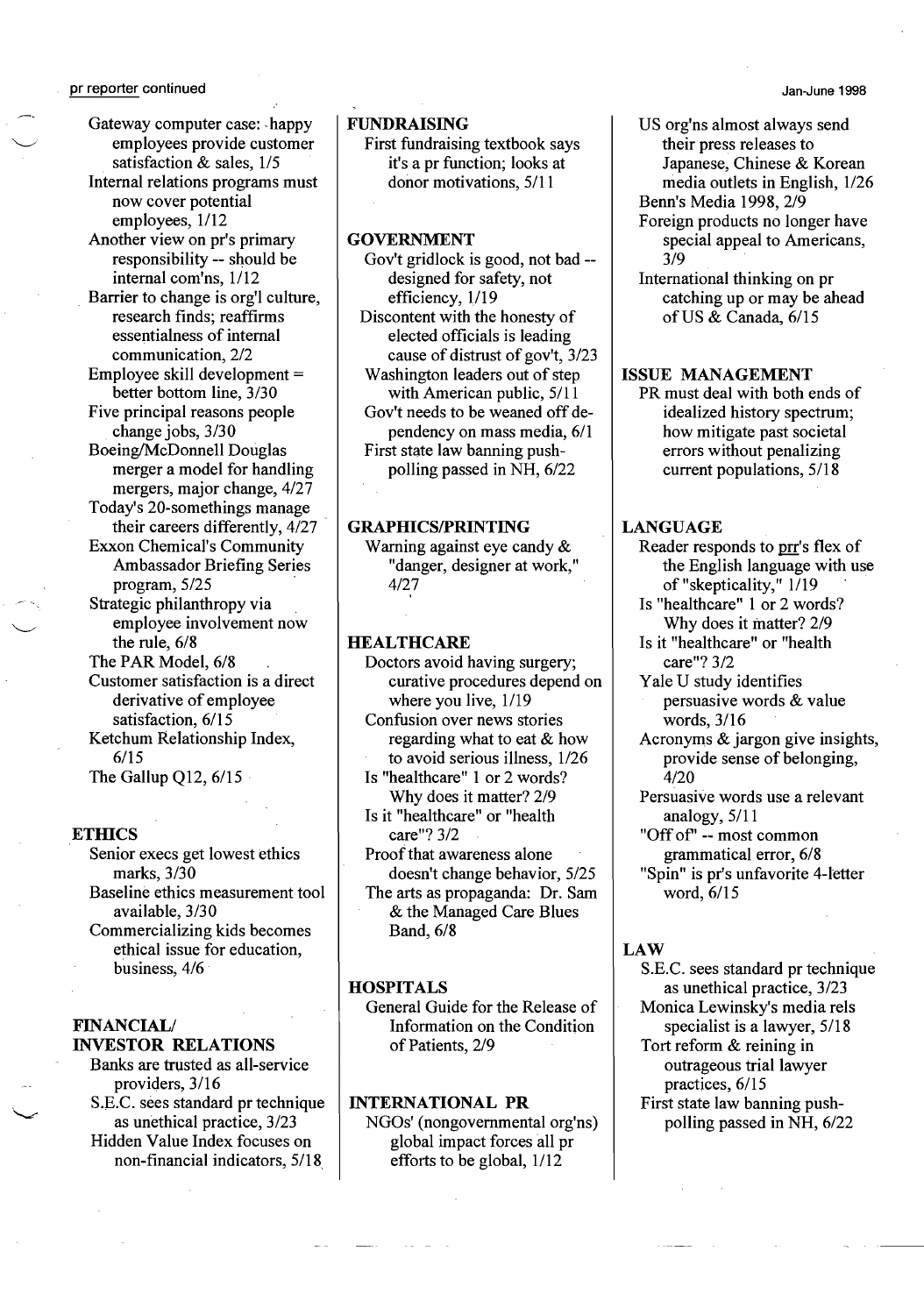#### pr reporter continued

## MANAGEMENT

- Barrier to change is org'l culture; reaffirms essentialness of internal communication, 2/2 How pr pros learn what they need to know about managing, 2/16
- Open-book mgmt, aka the great game of business, 3/9 Why practitioners must under-
- stand competencies idea, 3/30 Senior execs get lowest ethics marks, 3/30
- Practical method for using time management, 4/6
- Today's 20-somethings manage their careers differently, 4/27
- CEO wisdom worth reciting in strategy sessions, 5/4
- New academy to offer education for corp contributions mgrs & planners, 5/11

Learn to lead with your ears, 5/11

- H&K forms TransAction Plus to assist in mergers, acquisitions, 6/15
- Cultural Compatibility Index assesses cultural differences of merger partners, 6/15

#### MARKETING

- Much mktg wisdom is in fact ignorance & stereotyping, 2/9 Effect of point-of-sale promos on consumers, 2/23
- Yale U study identifies persuasive words & value words, 3/16
- GM adopts 1-on-1 relationship marketing to recapture loyalty, 4/20
- Despite debate about commercialism, teachers like materials, 4/27

Virtual branding raises questions about all branding, 5/4 Does "being personal" always succeed? 5/4

### MEDIA

Ed Block responds to reader taking issue to his statement that media relations is pr's first priority, l/26

- US org'ns almost always send their press releases to Japanese, Chinese & Korean media outlets in English, l/26 1998 N. American Senior Media
- Directory, 2/2 Benn's Media 1998, 2/9
- Use of & confidence in news media continue to plummet, 2/23
- PR's role in community building today; will public journalism step in & fill the gap, relegating pr to info transfer, 3/2
- Number of new mags down in '97 for first time in 6 yrs, 4/20 Items to consider in creating a
- surgical media strategy, 5/4 Easy to criticize news media today but without them how
- would the plight of those in need be trumpted, 5/11 Monica Lewinsky's media rels
- specialist is a lawyer, 5/18 Gov't needs to be weaned off de-
- pendency on mass media, 6/1 The masses don't read editorials, but policy wonks & others do,
- 6/8 prr & Communication World
- co-host a Socratic dialogue on the value of media, 6/8 Publicist's Guide To Senior
	- Media, 6/15
- Framing is essential skill for pr pros, 6/29

## OPINION LEADERS

- Uniform 5-step relationshipbuilding strategy, 1/5, 2/9 Colleges are a study in starting opinion leader programs, 4/13 The Illinois Connection, an opinion leader program, 4/13 Opinion leader concept isn't a
- new technique, 4/27 The masses don't read editorials, but policy wonks & others do, 6/8

## PERCEPTION MANAGEMENT Burson-Marsteller says its skill is perception management, 1/5

Be aware of the symbols you use & the message they connote, l/26

### PERSUASION

Yale study identifies persuasive words & value words, 3/16 Persuasive words use a relevant analogy, 5/11

#### **PHILANTHROPY**

- Points of Light Fdn awards 6 corp'ns for excellence in corp comty service, 2/9
- Donors to colleges/universities not getting anything in return, 2/16
- Strategic philanthropy not as strategic as mgmt claims; requires focus, 2/23
- Padilla Speer Beardsley's '97 Contributions Report, 3/16
- New academy to offer education for corp contributions mgrs  $\&$  planners, 5/11
- Strategic philanthropy via employee involvement now the rule, 6/8

## PUBLIC OPINION

NGOs' (nongovernmental org'ns) global impact forces all pr efforts to be global, 1/12 Discontent with the honesty of elected officials is leading cause of distrust of gov't,  $3/23$ Current public opinion of org'ns/institutions, 3/23 Pew study refutes critics of quick, national opinion polls, 6/1 The masses don't read editorials, . but policy wonks & others do, 6/8

## PUBLIC RELATIONS: PROFESSION

1st of year issue -- Prediction: '98 will see pr profession decide its future, 1/5  $\mathcal{L}$ PR societies have major opportunity in '98, 1/5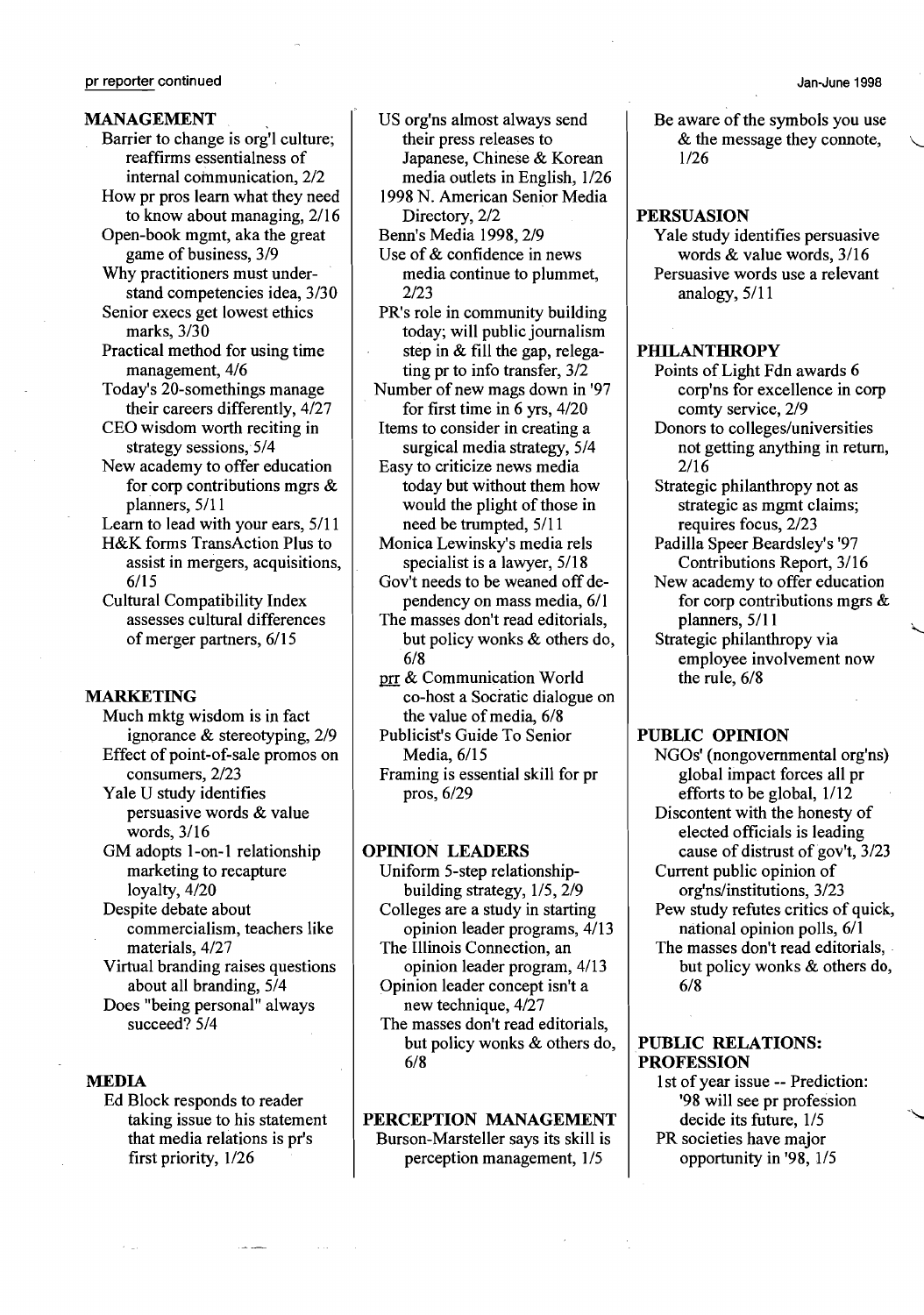pr reporter continued

Interconnectedness of profession stimulates unified goals, 1/5 Uniform S-step relationship-

building strategy,  $1/5$ The great principle of pr is that

"what most people want most is to be heard" according to Anita Russell, 1/19

Morgan & Myers forms joint venture with Sargent & Potratz Integrated Marketing Communications, 1/19

Practitioner earns Diplomate in Municipal Law certification, *lI26* 

Suggestions for overcoming approval paralysis; "pr magic," 2/2

Two central figures in the Clinton sex controversy both work in pr,2/2

Is a national pr campaign or program possible today? 2/9

2-way, symmetrical pr doesn't always work; prof argues for a contingency theory, 2/16

How pr pros learn what they need to know about managing, 2/16

Putting relationships back into pr is subject of Terrie Williams' Schranz Lecture at Ball State University,2/16

Speech courses more in tune with evolving pr, 3/2

Tips on attracting, retaining & servicing clients, 3/30

What next, now that tactical pr has become a commodity; the predicable future of pr, 5/11

U of Md seeking to close under graduate pr sequence, 5/18

The emerging field of coaching, 5/25

Framing is vital new topic for pr, 5/25

Ass'n of PR Firms holds inaugural Board mtg; sets priorities, 5/25

Ed Block's thoughts on the future of pr: competency  $&$  "guts" are needed, 6/1

David Pincus looks at pr's future: becoming something we've never been before, 6/1

Are awards programs stifling best practices, reinforcing status quo? 6/8

"Spin" is pr's unfavorite 4-letter word,6/15

Drobis identifies 7 key roles of practitioners, 6/22

Framing is essential skill for pr pros, 6/29

Would pr strategy differ from the way GM is managing strike? 6/29

Reader asks, how can practitioners quantify their effectiveness? 6/29

## RESEARCH

Polling now taking heat for fueling misperception,  $1/5$ "Hiring: The Candidate's

Perspective, an Interview Process Study," 1/12

Research demonstrates how hard it is to reach audiences now, *lI26* 

Competing in a Global Economy, 2/2

Trend Factory -- a research & info gathering program, 2/2 Teenage research presents worri-

some picture of future, 2/2 Research on brand loyalty;

buying decisions of teens, 2/9 Professor argues for a

contingency theory, 2/16 How pr pros learn what they need

to know about managing, 2/16 Use of & confidence in news

media continue to plummet, 2/23

Strategic philanthropy not as strategic as management claims, 2/23

Companies slow to value pre- & post- promotion research, 2/23

A look at Generation 2001, 2/23 PR's role in community building today, 3/2

New research technologies probe customer loyalty tradeoff, 3/2

Guide to Public Relations Research, 3/9

Foreign products losing appeal to Americans, 3/9

Panel issues guidelines for reporting scientific research, 3/16 Yale U study identifies persua sive & value words, 3/16 In Retrospect: Public Opinions 1997,3/16 Cause of distrust of gov't, 3/23 Current public opinion of . orgn's/institutions, 3/23 Competence & the Competitive Edge, 3/30 Annual technology survey, 4/6 Teachers like sponsored materials, 4/27 Keeping skilled workers, 4/27 Washington leaders out of step with American public, 5/11 1st Annual International, Interdisciplinary Research. Conference at U of Md, 5/18 Research is essential to move beyond the tactical function of pr,6/1 Best Practices in Corporate Communications, 6/1 Pew study refutes critics of quick, national opinion polls, 6/1 Strategic philanthropy via employee involvement, 6/8 Ketchum Relationship Index, 6/15 The Gallup  $Q12$ ,  $6/15$ First state law banning push polling passed in NH, 6/22 "Media Framing of the Canadian Tainted Blood Controversy, 1983-1993," 6/29 Generational differences now biggest impact on issues, 6/29 Reader asks, how can practitioners quantify their effectiveness? 6/29

## SOCIAL ISSUES

Teenage research presents worrisome picture of future, 2/2 "Football Socialism" -- think tank's term for huge public expenditures to build football & other sports stadia, 3/9 Technorealists attempt to balance views of technology, 3/23